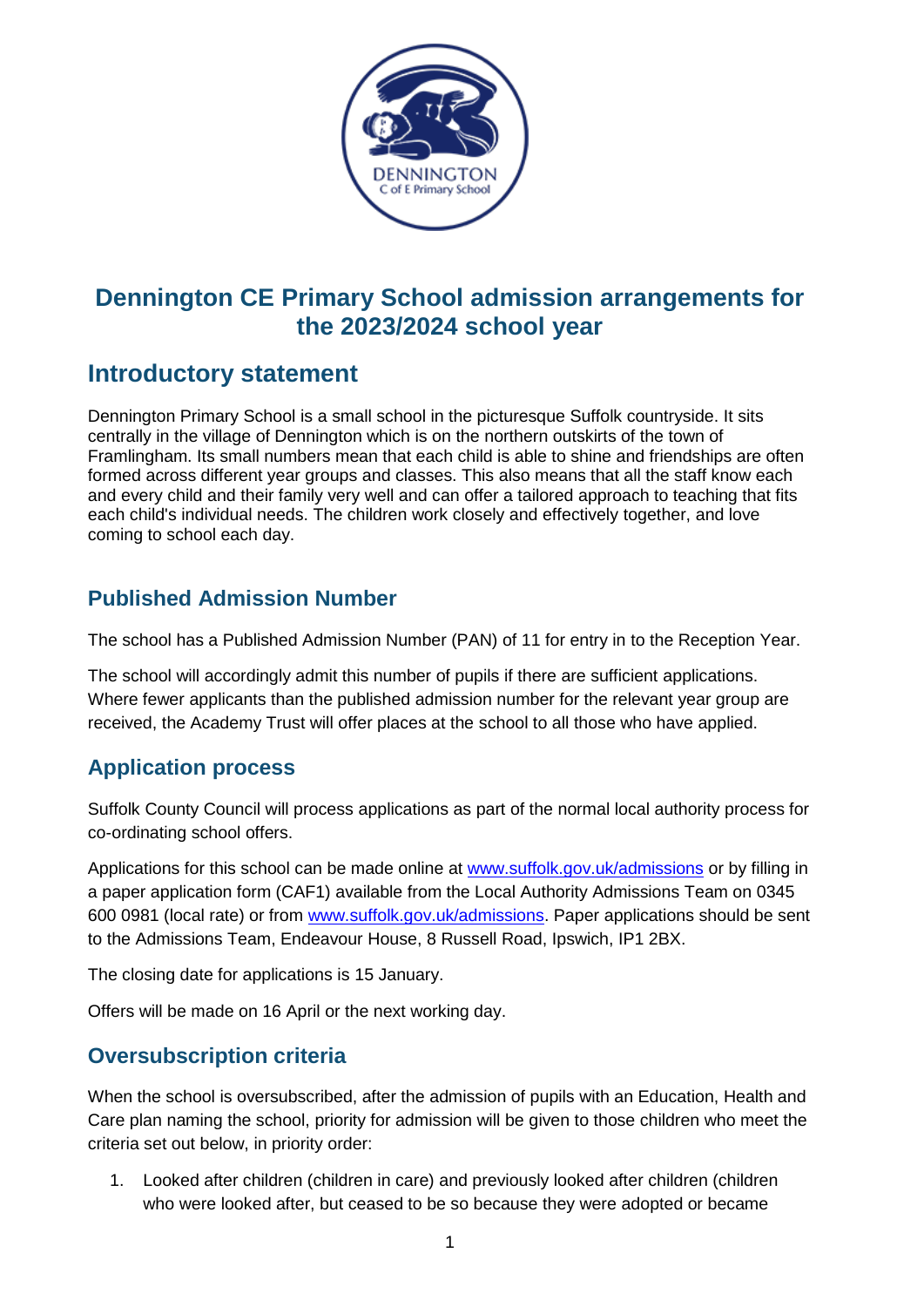subject to a child arrangements order or special guardianship order, immediately following having been looked after).

- 2. Sibling: where the child has a sibling in the school or a sibling has already been offered a place at the school, and where the sibling will still be attending the school at the time of admission but not in a specialist unit or a specialist resource base for Hearing Impaired provision, a nursery or in the sixth form. Priority will be given, where necessary, to applications where there is the smallest age gap.
- 3. Children who are **ordinarily resident** in the catchment area and who live nearest to the school. We will measure the distance by a straight line ('as the crow flies'). All straight line distances are calculated electronically by Suffolk County Council using data provided jointly by the Post Office and Ordnance Survey. The data plots the coordinates of each property and provides the address-point between which the straight line distance is measured and reported to three decimal places. Where there is more than one home within a single building (for example apartments) we will measure to a single point within that building irrespective of where those homes are located.
- 4. Children who live outside the school's catchment area in the same priority order as set out in criterion 3 above.

## **Tie-break**

It is possible that the PAN of the school will be reached in any one of the categories set out above. For this reason, all applications will be prioritised according to the criteria described. Decisions will be made about the offer of places in accordance with those priorities. If it is necessary to use a tie-breaker to distinguish between two or more applications, a distance criterion will be used. We will give priority to the applicants who live nearest to the school as measured by a straight line.

In the unlikely event that two applicants competing for a single place at a school live the same distance from the school, the place will be offered to one applicant on the basis of lots drawn by someone independent of the school.

If the final place available is offered to a twin, triplet or other multiple birth and the remaining sibling(s) would ordinarily be refused, we will offer places to the remaining sibling(s). Where a sibling of a twin, triplet or other multiple birth has a school named on their EHC plan, we will from the date of issue of the EHC plan treat their twin, triplets or other multiple births under the sibling oversubscription criterion for the named school. This does not apply to siblings of children in a specialist unit or a specialist resource base for Hearing Impaired provision or a nursery, because they do not meet the sibling definition in the oversubscription criteria.

### **Late applications**

All applications received by the Local Authority after the deadline will be considered to be late applications. Late applications will be considered after those received on time. If you were unable to apply by the closing date, and the Local Authority agree that there are very exceptional reasons for an application being late, it will be considered as on time if it is received by the exceptional late date in the Co-ordinated Admissions Scheme and evidence is provided with your application. This only applies in circumstances outside your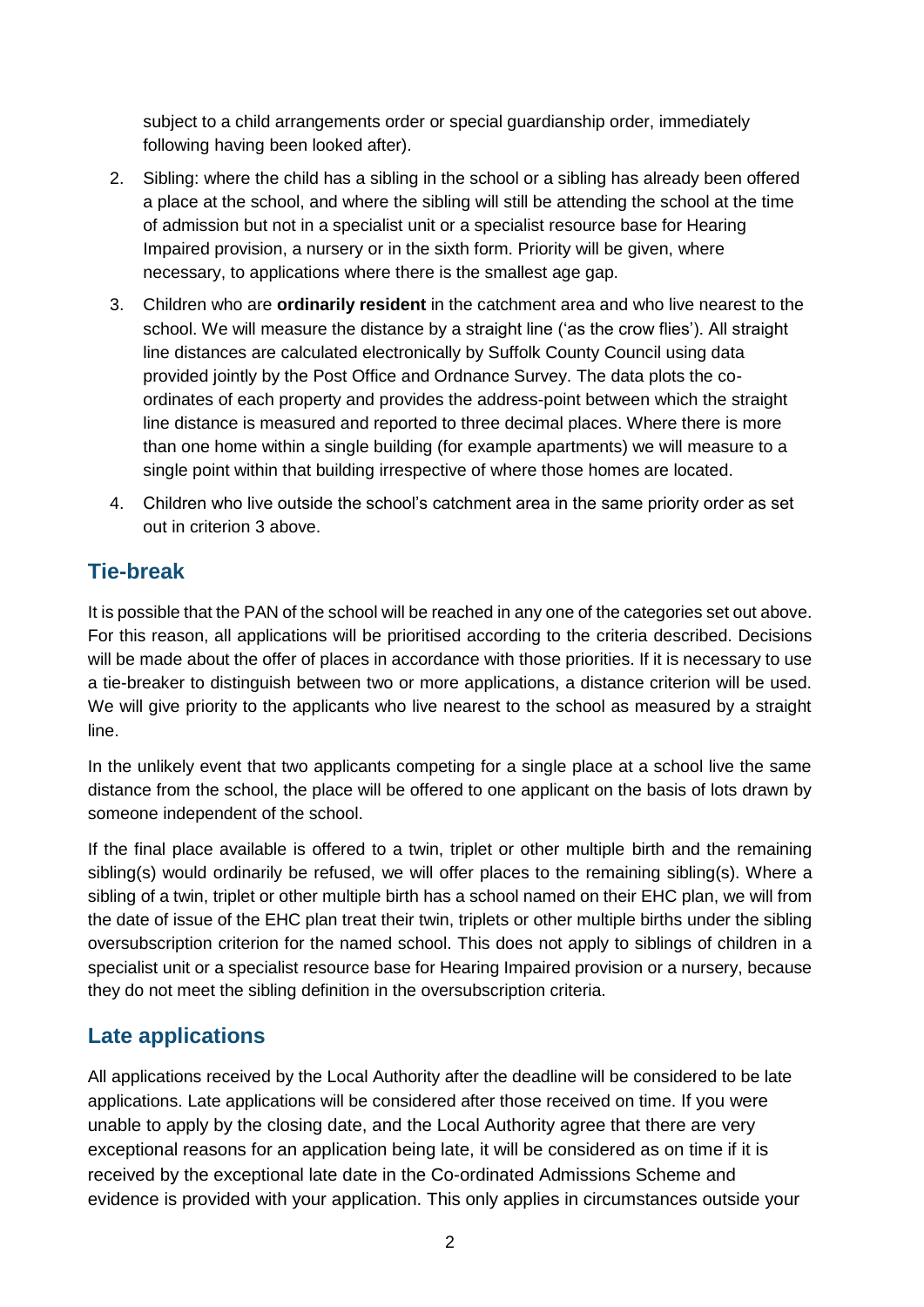control which made it impossible for the application to have been made on time. Further information is available from the Local Authority on 0345 600 0981 or at [www.suffolk.gov.uk/admissions.](http://www.suffolk.gov.uk/admissions)

### **Deferred entry for infants**

Parents offered a place in reception for their child have a right to defer the date their child is admitted, or to take the place up part-time, until the child reaches compulsory school age. Places cannot be deferred beyond the beginning of the final term of the school year for which the offer was made.

Children reach compulsory school age on the prescribed day following their 5th birthday (or on their fifth birthday if it falls on a prescribed day). The prescribed days are 31 August, 31 December and 31 March.

## **Admission of children outside their normal age group**

It is expected that children will normally be educated within their chronological year group. However, we will make decisions on the basis of the circumstances of each case and in the best interests of the child concerned in line with the School Admissions Code.

You can make a request to the school in writing. This will need to include, where relevant, any supporting evidence. We will make a decision on the request, taking into account the views of the headteacher. We will write to you with the outcome including the reasons for the decision. If the request is refused, you we be given the details of how to complain to the school.

A CAF1 application form must be sent to Suffolk County Council along with the decision letter from the school and other relevant evidence by the national closing date. Even if the request is agreed there is no guarantee there will be a place available.

## **Waiting lists**

The school will operate a waiting list for the Reception Year where the school receives more applications for places than there are places available, the waiting list will operate until 31 December.

Children's position on the waiting list will be determined solely in accordance with the oversubscription criteria. Where places become vacant they will be allocated to children on the waiting list in accordance with the oversubscription criteria. The waiting list will be reordered in accordance with the oversubscription criteria whenever anyone is added to or leaves the waiting list.

# **Appeals**

All applicants refused a place have a right of appeal to an independent appeal panel constituted and operated in accordance with the School Admission Appeals Code.

Information on how to make an appeal will be provided in the letter refusing your child a school place.